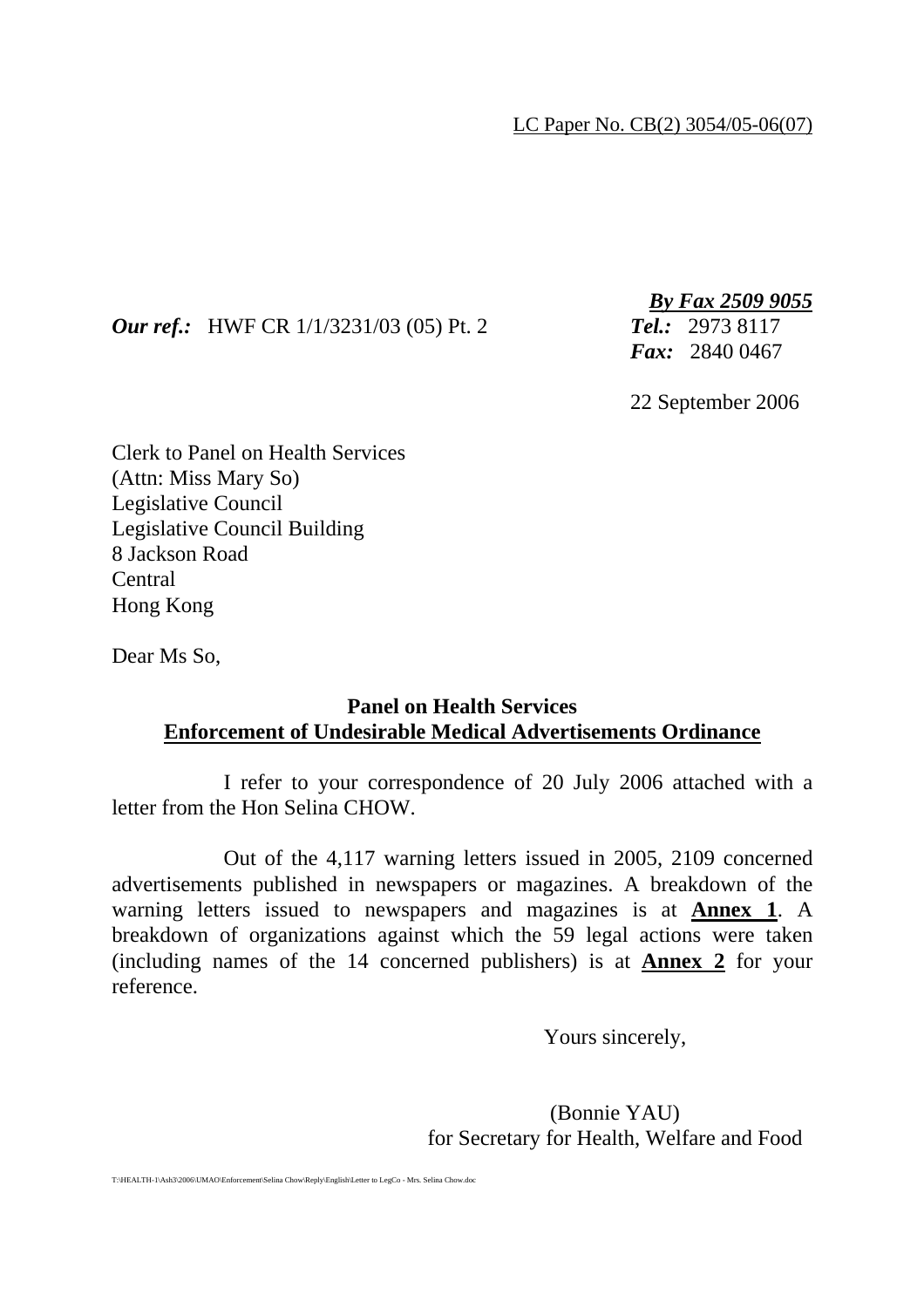| <b>Publishers</b>          | <b>Total</b>     |
|----------------------------|------------------|
| Three Weekly               | 70               |
| am 730                     | 5                |
| Amy                        | $\mathbf{1}$     |
| Beauty & Hair              | 14               |
| Bella 完全女人手冊               | 6                |
| Cosmopolitan               | $\mathbf{1}$     |
| <b>ELLE</b>                | $\overline{2}$   |
| Fashion & Beauty           | $\overline{c}$   |
| <b>HIM</b>                 | $\overline{2}$   |
| Jessica Code               | $\mathbf{1}$     |
| Lisa 味道生活                  | $\overline{4}$   |
| The Standard               | $\mathbf{1}$     |
| <b>TVB Weekly</b>          | 68               |
| Ta Kung Pao                | 26               |
| <b>Epoch Times</b>         | 3                |
| <b>Sun News</b>            | 269              |
| Wen Wei Po                 | 18               |
| 去街 Guide                   | 9                |
| <b>Sing Pao Daily News</b> | 108              |
| Cable Guide                | $\mathbf{1}$     |
| Esquire                    | 1                |
| 完全女人週報                     | 1                |
| <b>Express Weekly</b>      | 49               |
| <b>Sisters' Pictorial</b>  | 31               |
| Sudden Weekly              | 43               |
| Ming Pao                   | 84               |
| Ming Pao Weekly            | 34               |
| East Touch                 | 5                |
| <b>Oriental Daily News</b> | 283              |
| <b>Oriental Sunday</b>     | 46               |
| <b>East Week</b>           | 87               |
| Senior Magazine Biweekly   | $\mathbf{1}$     |
| Hong Kong Economic Journal | 3                |
| South China Morning Post   | 10               |
| <b>Sing Tao Daily</b>      | 99               |
| 8 Weekly                   | 24               |
| Hong Kong Beauty Buyers'   | $\overline{4}$   |
| The Standard               | $\boldsymbol{0}$ |

## **No. of warning letters issued to publishers by the Department of Health in 2005**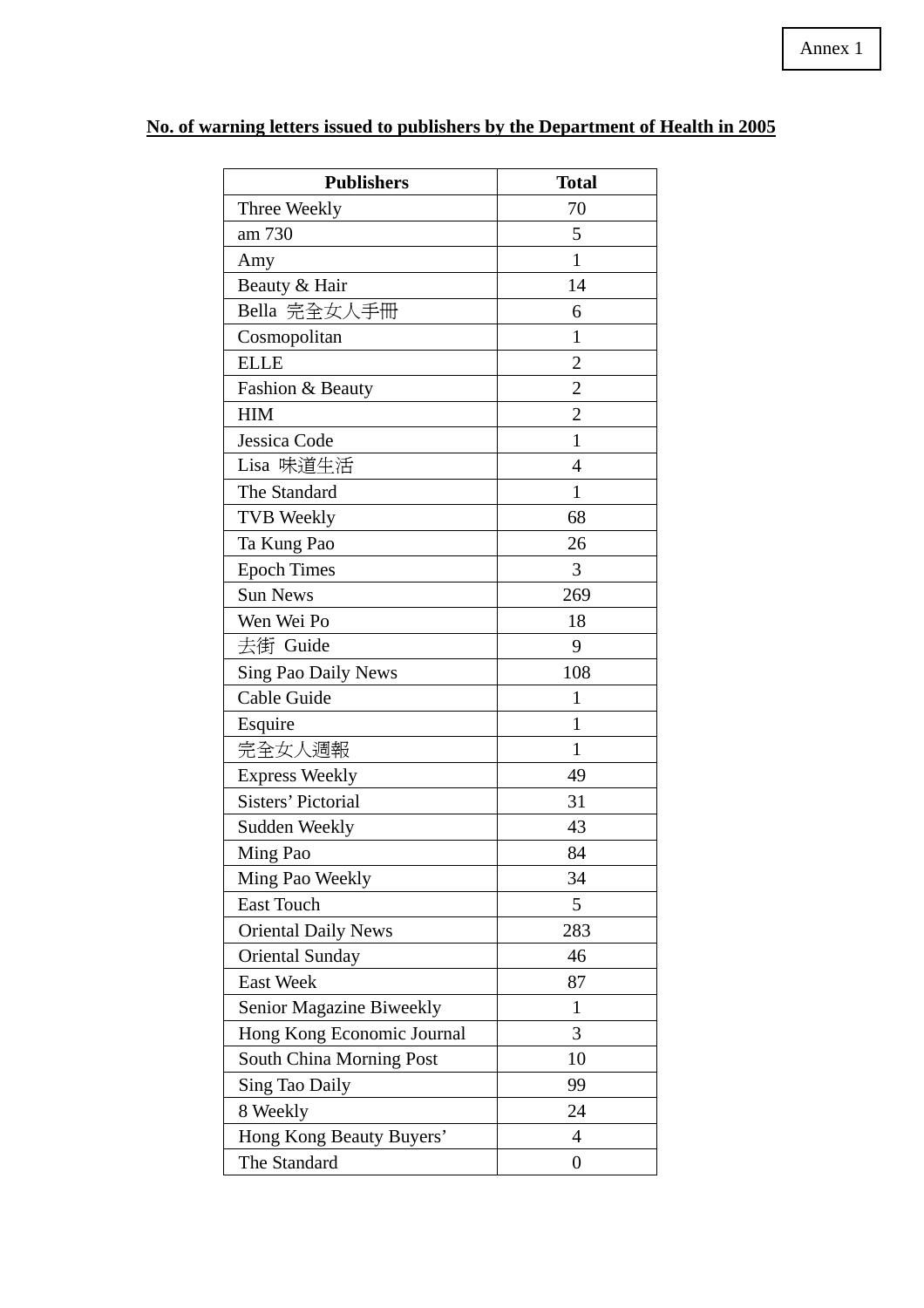| <b>Publishers</b>           | <b>Total</b> |
|-----------------------------|--------------|
| 香港美容年鑑 2006                 | 9            |
| Hong Kong Beauty Magazine   | 24           |
| Hong Kong Commercial Daily  | 117          |
| <b>Health Plus Magazine</b> | 10           |
| Wedding                     | 1            |
| Metro Hong Kong             | 19           |
| Easy Finder                 | 18           |
| <b>Next Magazine</b>        | 73           |
| New Monday                  | 7            |
| Weekend Weekly              | 13           |
| Hong Kong Daily News        | 123          |
| <b>Economic Digest</b>      | 10           |
| Hong Kong Economic Times    | 55           |
| Hong Kong Nightlife         | 1            |
| Parents                     | 3            |
| <b>Headline Daily</b>       | 6            |
| <b>Apple Daily</b>          | 204          |